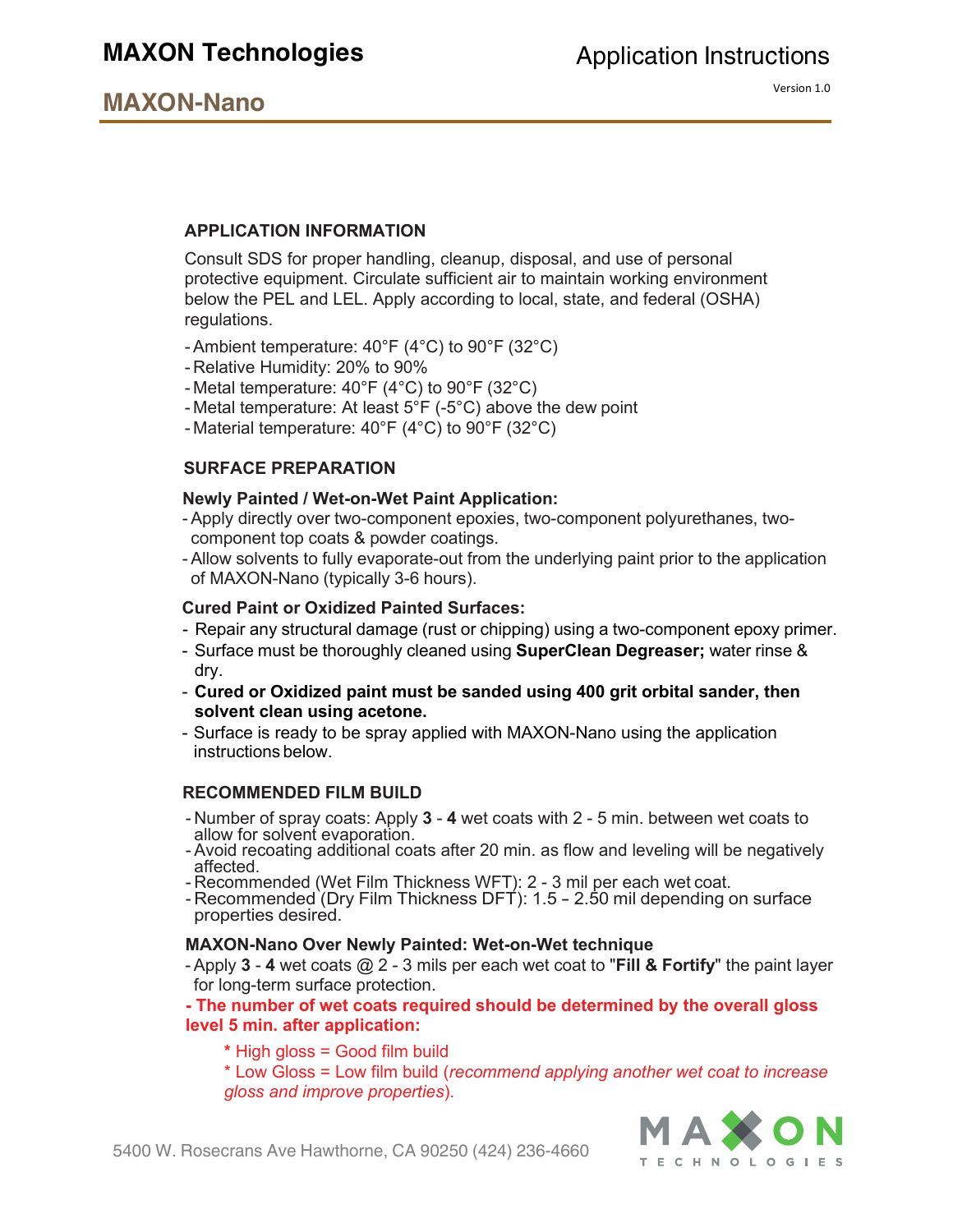# **MAXON Technologies**

# **MAXON-Nano**

# **MAXON-Nano Over Cured or Oxidized Paint:**

- Apply **3 4** wet coats @ 2 3 mils per each wet coat to "**Fill & Fortify**" the oxidized paint layer for long-term surface protection.
- **The number of wet coats required should be determined by the overall gloss level 5 min. after application:**
	- **\*** High gloss = Good film build
	- **\*** Low Gloss = Low film build (*recommend applying another wet coat to increase gloss and improve properties*).

**Solvent Flash:** Allow 2 to 5 min. between wet coats at 72°F (22°C) to allow for solvent evaporation.

#### **THINNING**

- No thinner is required as MAXON-Nano has very low viscosity.

#### **EQUIPMENT CLEAN-UP**

- Clean equipment immediately after using Acetone or MEK. Never clean spray equipment with water or alcohol.

| Dust<br>free:<br>Tack<br>free:<br>Handle:<br>Dry<br>Hard:<br>Full<br>Cure: | $\sim$ 20-30 minutes<br>$\sim$ 30-40 minutes<br>$\sim$ 4 hours<br>24 hours @ 72°F<br>$(22^{\circ}C)$<br>48 hours @ 72°F<br>$(22^{\circ}C)$ |
|----------------------------------------------------------------------------|--------------------------------------------------------------------------------------------------------------------------------------------|
|                                                                            |                                                                                                                                            |

# **CURE TIME @ 72**°**F (22°C), 50% R.H. CURE TIME @ 90**°**F (32°C), 50% R.H.**

Dust free: Tack free: Handle: Dry Hard: Full  $\sim$  10-15 minutes  $\sim$  20-30 minutes  $~\sim$  3 hours 24 hours @ 90°F (32°C) 48 hours @ 90°F (32°C)

Cure: \* Lower temperatures and lower humidity conditions will slow-down the curing rate.

\* Higher temperatures and higher humidity conditions will speed-up the curing rate.

#### **SURFACE COVERAGE PER GALLON**

333 ft2 / gal @ 2.00 mil DFT or 31 m2 / 3.8L @ 2.00 mil DFT (3 wet coats @ 2.00 mils each wet coat).

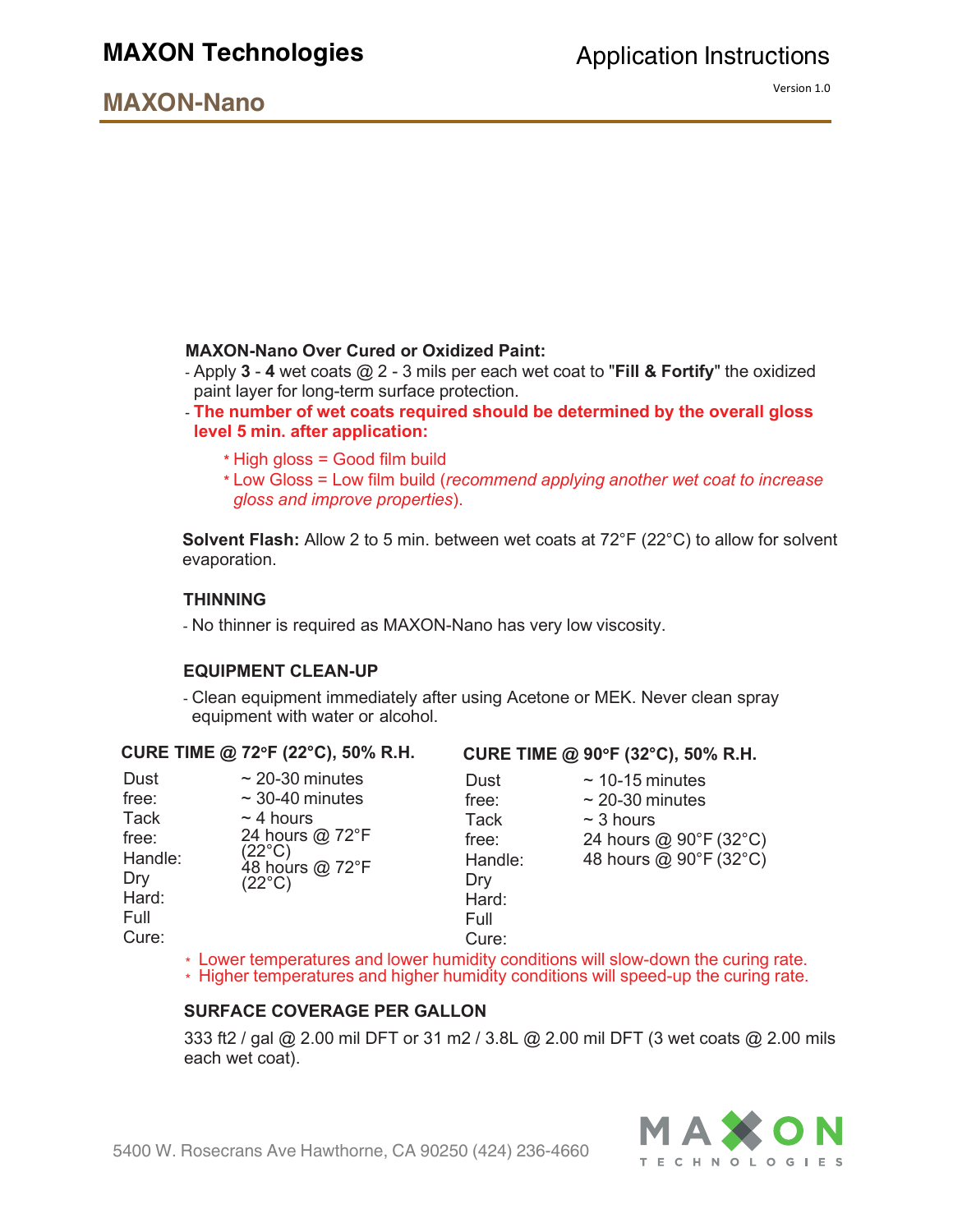Version 1.0

# **WEIGHT PER GALLON:**

8.0 lbs (3.63 kg)

# **PACKAGING**

1 gal (3.8L), 5 gal (19L), 55 gal (208L)

#### **SHIPPING WEIGHT**

1 gal container - 8 lbs (3.63 kg), 5 gal container - 40 lbs (18.14 kg), 55 gal container - 440 lbs (200 kg)

# **TRANSPORTATION, STORAGE & SHELF-LIFE**

**Transportation:** Min. 40°F (4°C) and Max.86°F (30°C) for short periods.

#### **Storage & Shelf-Life: Un-opened Container:**

40°F (4°C) Minimum: 24 months 72°F (22°C) Max: 24 months 80°F (27°C) Max: 24 months 90°F (38°C) Max: 24 months

# **Storage & Shelf-Life: Opened\* Container:**

80°F (27°C) Max: 2 months **\***Opened is defined as cap is opened-and-closed immediately after pouring contents to avoid solvent evaporation / contamination.

# **SAFETY INSTRUCTIONS**

Consult Product Safety Data Sheet prior to use.

# **APPLICATION EQUIPMENT**

- Apply using HVLP, Conventional or Airless spray equipment.
- MAXON-Nano may be applied using a "wipe-on" technique using 9 in. Shur-Line Deck Painter Pad (HomeDepot).
- Streaking or high spots may occur using a "wipe-on" technique. Avoid high spots by evening surface while wet.

# **AIR SPRAY EQUIPMENT**

**Spray Gun:** HVLP or LVLP (SATA, Devilbiss or Iwata) **Fluid Tip:** 1.3, 1.4 or 1.5 mm **Fan Pattern:** Full **Fluid Control:** 2 1/2 turns out **Spray Pattern:** 50% overlap **Pressure at Gun:** 29 - 30 PSI

# **AIRLESS SPRAY EQUIPMENT**

**Tip Size:** Graco 417, 517 or 617 spray tip **Pump:** 30:1 or 40:1 **Pump Pressure:** 800 psi

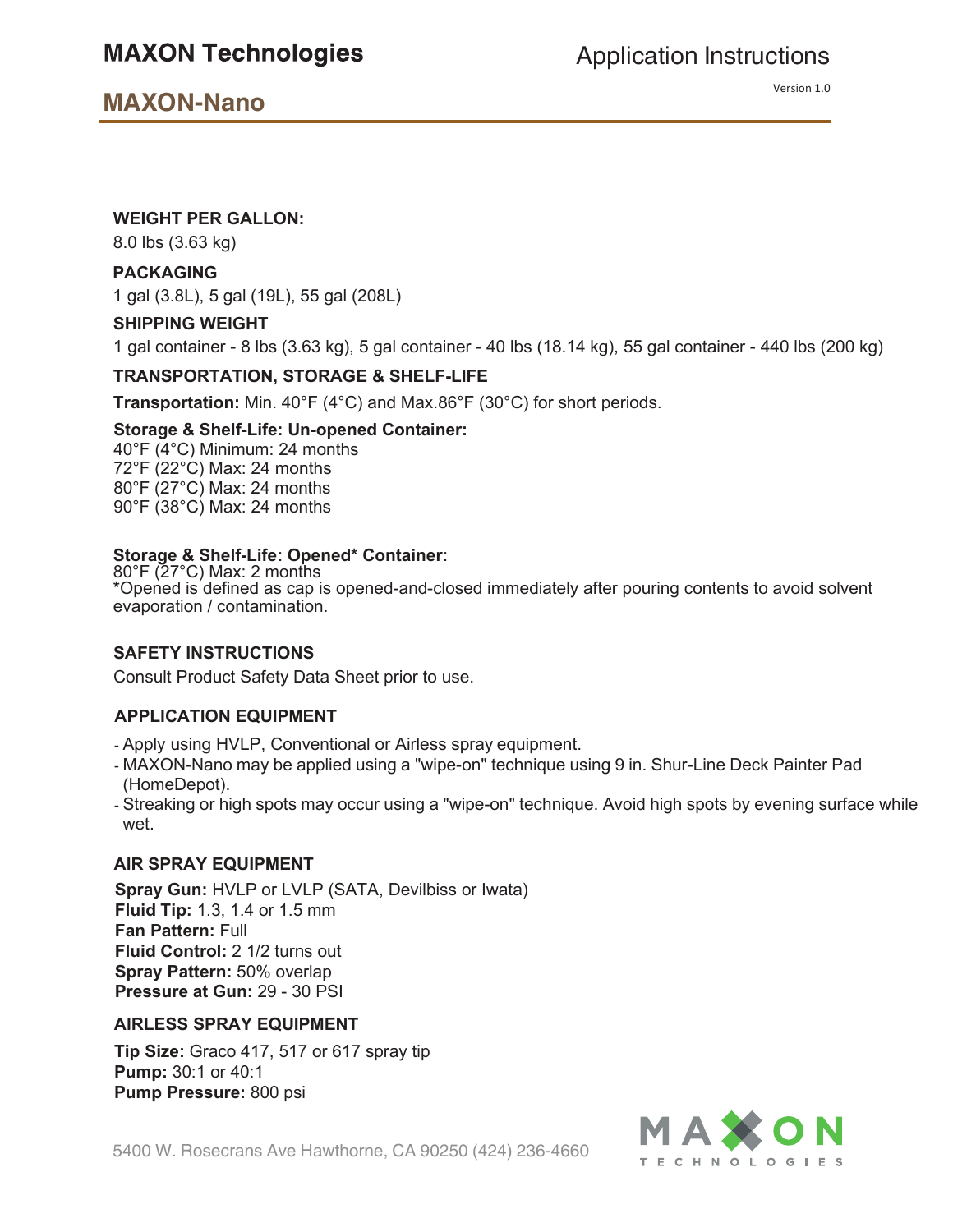Version 1.0

# **BUFFING & POLISHING** (if needed)

- **Equipment:** Orbital sander and orbital polishing equipment.
- **Orbital Sand:** Use 800 grit paper, then 1000, then 1500, then 2000, then 2500 grit paper.
- **Compound:** Use heavy cut compound with wool pad @ 1,200 to 1,400 RPM.
- **Polishing:** 3M SRC (scratch resistant clears) polishing paste with wool @ 1,200 to 1,400 RPM.
- **Final High Gloss Polish:** Use light to medium cut polishing paste with wool pad @ 1,200 to 1,400 RPM.

# **SURFACE MAINTENANCE / CLEANING**

- Use low pH soap and water for clean-up.
- Use lint-free microfiber cloths to clean and dry surfaces.
- Use paint thinner to remove graffiti.

# **IMPORTANT COMMENTS**

- 1. Use dedicated spray lines and equipment for the best results. Clean equipment immediately after use using paint thinner or acetone. Avoid contact with skin and hair as MAXON-Nano will adhere like super-glue.
- 2. Avoid recoating after 20 minutes as flow and leveling will be affected.

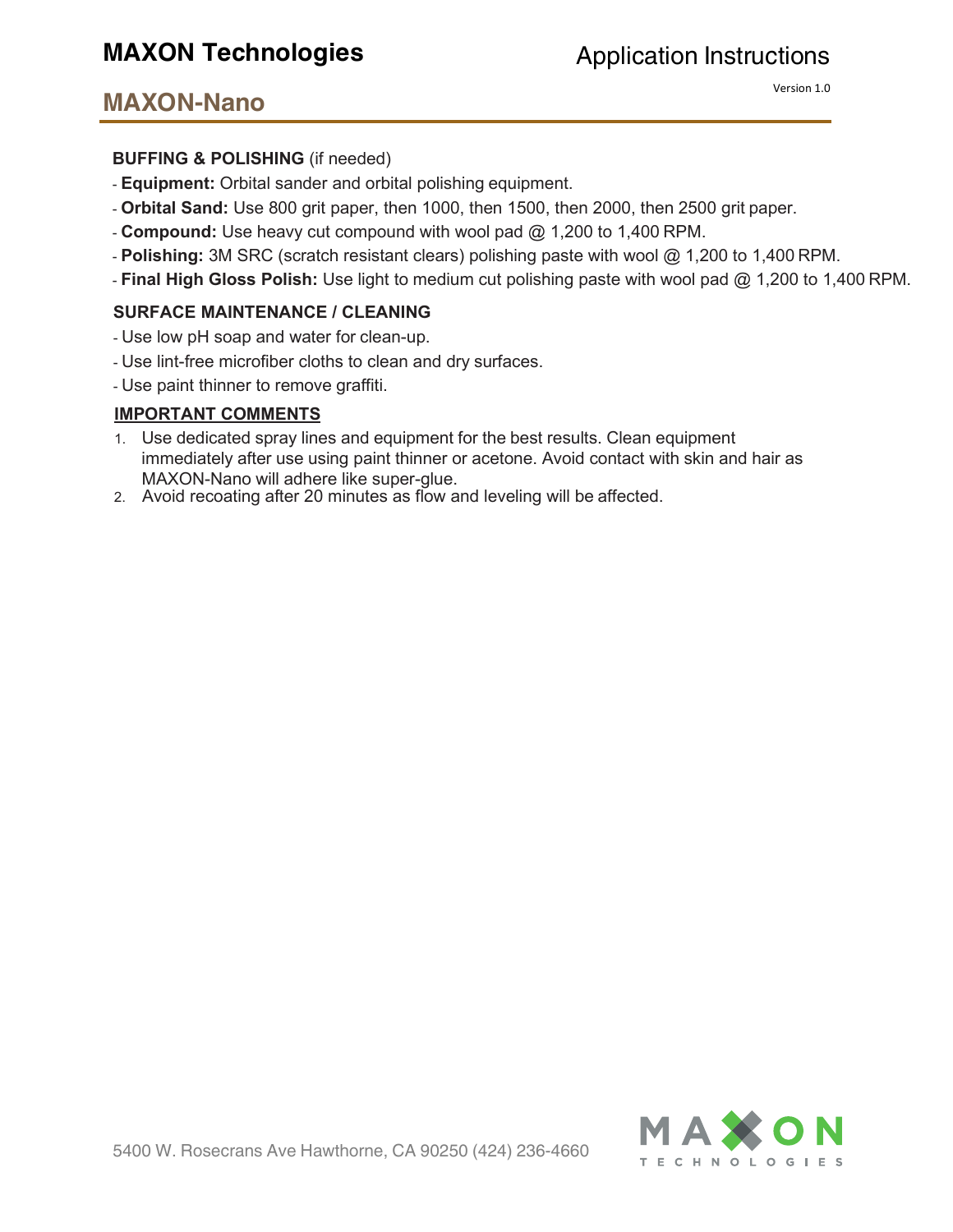Version 1.0

# **MAXON-Nano Application Recommendations:**

MAXON-Nano is a unique one-component clear coating with remarkable physical properties. The application of MAXON-Nano is very important to achieve these desired outlined physical properties. The substrate type (material composition) and surface preparation is critically important prior to considering the application of MAXON-Nano Coatings. The application parameters of MAXON-Nano are just as, or even more important, than achieving the desired physical properties.

**Important:** *MAXON-Nano+ Poor Adhesion = Failure. MAXON-Nano+ Excellent Adhesion = 10+ Year Performance.*

# **Application Environment:**

MAXON-Nano was developed to cure or crosslink in the presence of humidity. As a general rule, higher humidity results in a faster cure cycle. Lower humidity results in a slower cure cycle. Higher humidity may reduce flow and leveling of MAXON-Nano. One way to improve flow and leveling is to reduce the wet-on-wet recoat time to 2 to 5 minutes (vs. 5-10). Conversely, lower humidity positively affects the flow and leveling of MAXON-Nano.

It is important to spray MAXON-Nano in a dust-free environment so as to avoid surface contamination. Appropriate ventilation, approved respirator, protective clothing and rubber gloves are required to apply MAXON-Nano.

# **Package Stability:**

MAXON-Nano is sensitive to moisture contamination. It is very important to quickly close the gallon, pail or drum container immediately after opening. Do not leave the container cap open for extended periods, which will allow solvents to evaporate and crosslinking to begin. *Moisture contamination or storage at high temps will cause gelation within the container.*

It is "not" recommended to repackage MAXON-Nano in smaller containers without first consulting MAXON Technologies for application instructions including package material type (*un-lined aluminum bottle or Baritainer® only*) and nitrogen gas blanketing.

# **Substrate Consideration:**

MAXON-Nano is designed to adhere directly to cleaned highly oxidized or newly painted steel surfaces including epoxy, polyester, polyurethane, latex and powder coatings. MAXON-Nano will also adhere directly to sanded fiberglass, sanded gelcoat, un-coated stone pavers and epoxy coated cement.

MAXON-Nano will "not" adhere directly to bare aluminum, steel, rust, stainless steel or chrome unless surface treated or primed. MAXON-Nano has been shown to adhere directly to these substrates with a phosphoric acid surface treatment. Testing will be required to ensure proper adhesion with any surface treatment.